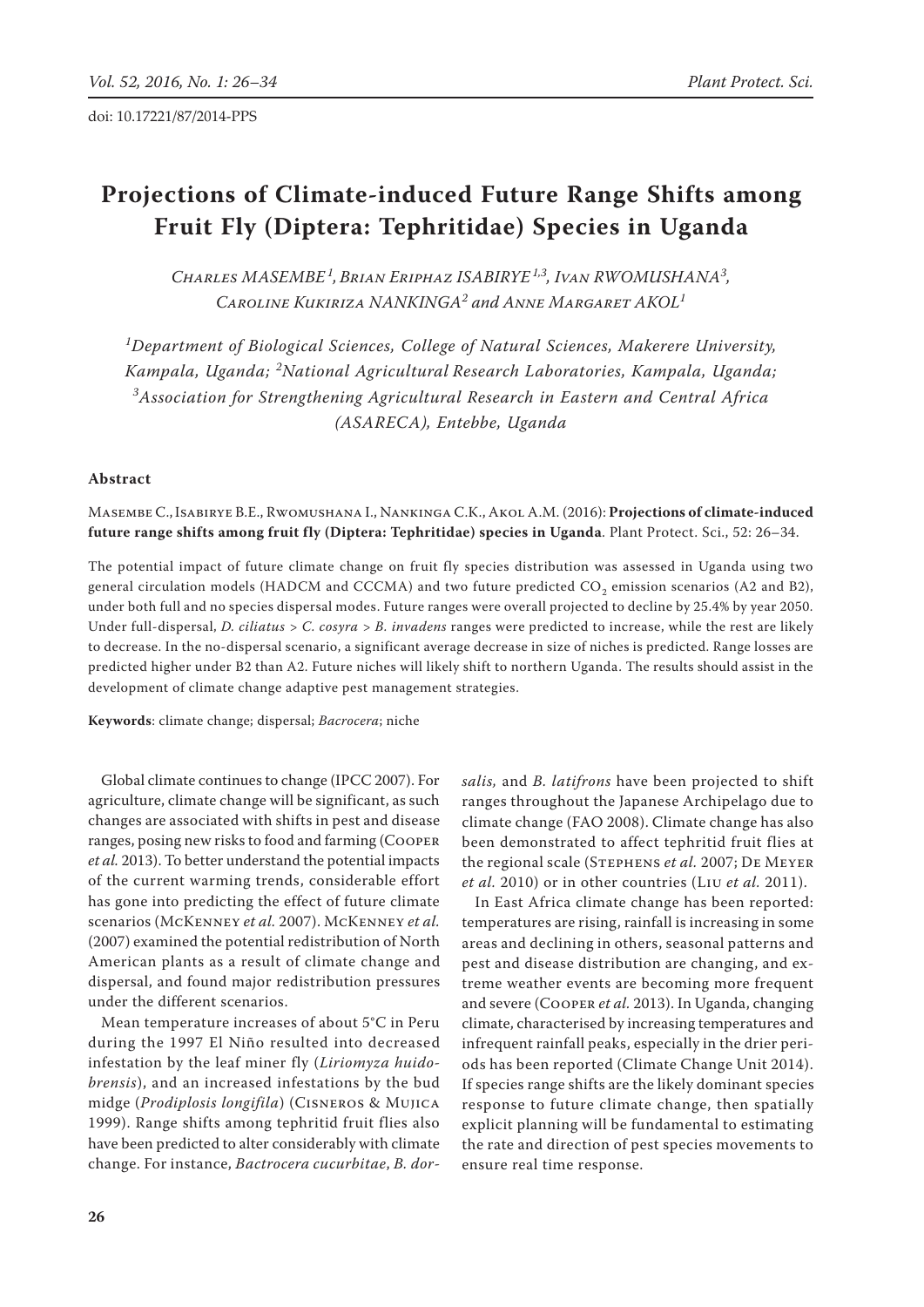This study therefore was set out to predict the potential impacts of climate change on the climatic ranges of 10 fruit fly species in Uganda under two dispersal and  $CO<sub>2</sub>$  emission scenarios interpolated through two general circulation models (GCMs). Specifically, this study aimed at understanding how local-level distribution patterns may be expected to change under future climate change and the comparative potential range shifts among the 10 species. The study would hopefully gauge the proportion of species under severe threat of exacerbation under the projected climate change scenarios and dispersal options, and the implications of these patterns for pest management in the country.

## **MATERIAL AND METHODS**

The species assessed were: *Bactrocera invadens*  (Drew, Tsuruta and White), *Bactrocera cucurbitae* (Coquillett), *Ceratatis capitata* (Wiedemann), *Ceratatis anonae* (Graham), *Ceratatis cosyra* (Walker), *Ceratatis fasciventris* (Bezzi), *Dacus punctatifrons* (Karsch), *Dacus bivittatus (*Bigot)*, Dacus ciliatus* (Loew), and *Trirhithrum coffeae* (Bezzi). The species were identified as the most economically important fruit fly species in the Lake Victoria Crescent, Northern Moist Farmlands and the Western Moist High Farmlands, the three most important fruit growing agro-ecological zones in Uganda (WORTMAN & ELEDU 1999) (Figure 1). Additional countrywide records were obtained through deliberate detections and from existing scientific literature and museum records. For all the 10 species modelled, a total of 259 unique coordinate points/sites taken from the whole Uganda were used in the model. The main sources of documented data were the Royal Museum for Central Africa (http://projects.bebif.be/ enbi/fruitly) and the Global Biodiversity Information Facility (http:// www.gbif.org/). Records were georeferenced either *in situ*, using a Map-60 Garmin-GPS, or with the use of different digital gazetteers available from Internet (mainly Google Earth©). They were plotted on maps and inspected visually to detect obvious errors. Multiple records with the same coordinates remained as one record in the analysis.

The geographical range of the 10 species was modelled with Bioclim, a presence-only method. Bioclim model was built using its implementation in DIVA-GIS 5.4 (ECHARRI *et al.* 2009). Bioclim is a frequency distribution based algorithm, which extracts values of each bioclimatic variable that define the bioclimatic profile



Figure 1. Location of the three agro ecological zones in Uganda and the major and minor sampling sites. Details of the agro ecological zones are provided by Wortmann and ELEDU (1999)

of each species, delimiting the so called "envelope", i.e. the climatic conditions that bound all occurrence localities (Guisan & Zimmermann 2000). In the potential distribution maps, grid cells are scored as suitable (if within the envelope; i.e. the presence of the species can be expected) or unsuitable (if outside the envelope).

Climatic controls on current fruit fly distributions were summarised using the climatic niche of the 10 species using the climate envelope (CE) approach (Nix 1986). The study analysed CEs for full and no dispersal extreme scenarios. A CE was generated for each fruit fly species by first generating an estimate of minimum and maximum values of each climate variable of interest at each location where a species was observed. The climate variables used represented the mean values of humidity/moisture and temperature at a given location. For heat, annual mean temperature and mean temperature of the wettest quarter were chosen, while moisture gradients were represented by mean annual precipitation and precipitation of the coldest quarter. These had a 30 arc-seconds  $({\sim}1$  km<sup>2</sup>) partial resolution and were derived from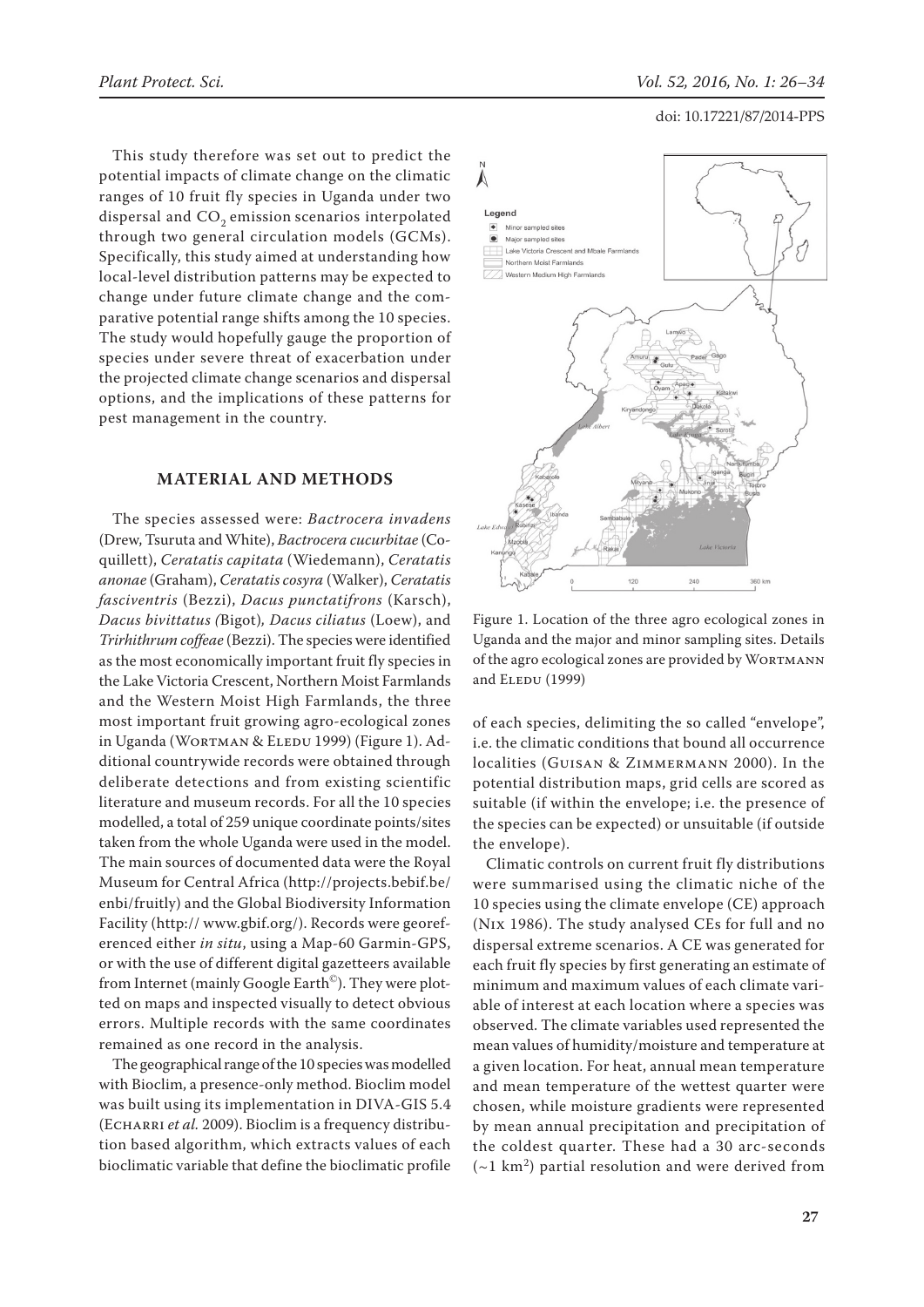the WorldClim project (http://biogeo.berkeley.edu). Elevation data were available for reference purposes but not used as a predictor by themselves.

From the extent of the current CE for each fruit fly species, areas of suitable climate habitat were delineated on maps for the 2000–2050 periods. Future climate variables were generated by two GCMs: HADCM and CCCMA under emission scenarios A2 and B2. Among GCMs, the Canadian GCM/CCCMA **(**Boer *et al*. 2000) and the UK-based Hadley GCM/ HADCM (GORDON *et al.* 2000) are some of the most robust and commonly used models. In the A2 scenario, the human population is projected to be larger and greenhouse gas emissions are higher than in the B2 scenario (Nakicenovic 2000). To generate the future climate grids, average change surfaces were generated for the 2000–2050-time period by interpolating the changes predicted by each GCM and emission scenario (McKenney *et al.* 2007). In the full-dispersal scenario (populations are able to migrate entirely into their future climate habitat), changes in CE were calculated by expressing the future CE area as a percentage of the current CE area. For the no-dispersal scenario (unable to migrate quickly enough), future maps were laid over the current maps and only the area of overlap was taken as the future distribution. Once the future CE was defined in this way, change metrics were calculated in the same way as for the full-dispersal scenario.

Model accuracy was evaluated using AUC (area under curve) in a receiver operating characteristic plot (Isabirye *et al*. 2015). AUC values vary from 0.5 (model not better than random) to 1.0 (perfect accuracy indicating that the model can discriminate perfectly between presences and absences of records (Graham and Hijmans 2006)). Two measures were used to assess the potential impact of climate change on fruit fly species composition in the three main mango-growing regions: Northern Moist Farmlands (NMF), Western Mid-altitude High Farmlands (WMHF), and the Lake Victoria Crescent (Figure 1). Predicted current and future local species richness at each of the regions were calculated and compared as recommended by Buisson *et al.* (2010). To assess the potential reorganisation of fruit fly species, CE richness maps were generated for the current time period and the 2050 time period under the A2 and B2 scenarios. The CEs for all species were overlaid, the number of CEs that fell in any given grid cell was counted, and then the results cross of the two GCMs (McKenney *et al.* 2007) was averaged.

### **RESULTS**

The Area under Curve values (AUC) were of high accuracy ranging between 0.815–0.974 in *C. capitata* and *C. cosyra*, respectively. However, for some species test data AUC were random: *B. cucurbitae* (0.500) and C*. capitata* (0.486). Apart from the statistical meaning, the modelling proved to be in agreement with the expected fruit fly range (Isabirye *et al*. 2015). In the full-dispersal scenario, three species CEs increased in size, while the rest decreased (Table 1). There were significant differences ( $\chi^2$  = 30.830, df = 9, *P* = 0.000) among the 10 species in their potential response to climate change. Particularly, *B. invadens* is projected to increase its current range in the face of climate change, while *C. cosyra* showed better resilience to climate change (Figure 2). The most concerning species with the highest rate of dispersal potential under changing country climate is *D. ciliatus* (Table 1)*.* The species is predicted to increase its current range from 1.61 to 10.4 million ha across the country by 2050 (Table 1 and Figure 2). Among those with projected declining CEs, *Dacus bivittatus > Bactrocera cucurbitae > Ceratatis anonae* were the most climate change vulnerable; their future CEs are projected to decrease by more than 75% in size (Table 1 and Figure 3).

The average centres of future CEs are predicted to generally shift northwards for most species, with

Table 1. Fruit fly species projected changes in climate–envelope area (%)/ranges under the two dispersal scenarios

| Species                                          | Dispersal | No<br>dispersal | Average |  |
|--------------------------------------------------|-----------|-----------------|---------|--|
| Bactrocera invadens<br>(Drew, Tsuruta and White) | 3.1       | $-6.9$          | $-1.9$  |  |
| Bactrocera cucurbitae<br>(Coquillett)            | $-85.8$   | $-99.9$         | $-92.8$ |  |
| Ceratatis capitata<br>(Wiedemann)                | $-24.6$   | $-74.5$         | $-49.5$ |  |
| Ceratatis anonae (Graham)                        | $-77.8$   | $-97.6$         | $-87.7$ |  |
| Ceratatis cosyra (Walker)                        | 26.4      | $-30.9$         | $-2.2$  |  |
| Ceratatis fasciventris<br>(Bezzi)                | $-48.8$   | $-72.3$         | $-60.5$ |  |
| Dacus punctatifrons<br>(Karsch)                  | $-59.1$   | $-96.0$         | $-77.6$ |  |
| Dacus bivittatus (Bigot)                         | $-93.0$   | $-99.9$         | $-96.5$ |  |
| Dacus ciliatus (Loew)                            | 545.5     | $-47.0$         | 249.3   |  |
| Trirhithrum coffeae (Bezzi)                      | $-14.1$   | $-54.3$         | $-34.2$ |  |
| Average change<br>in envelope area               | 17.2      | $-67.9$         | $-25.4$ |  |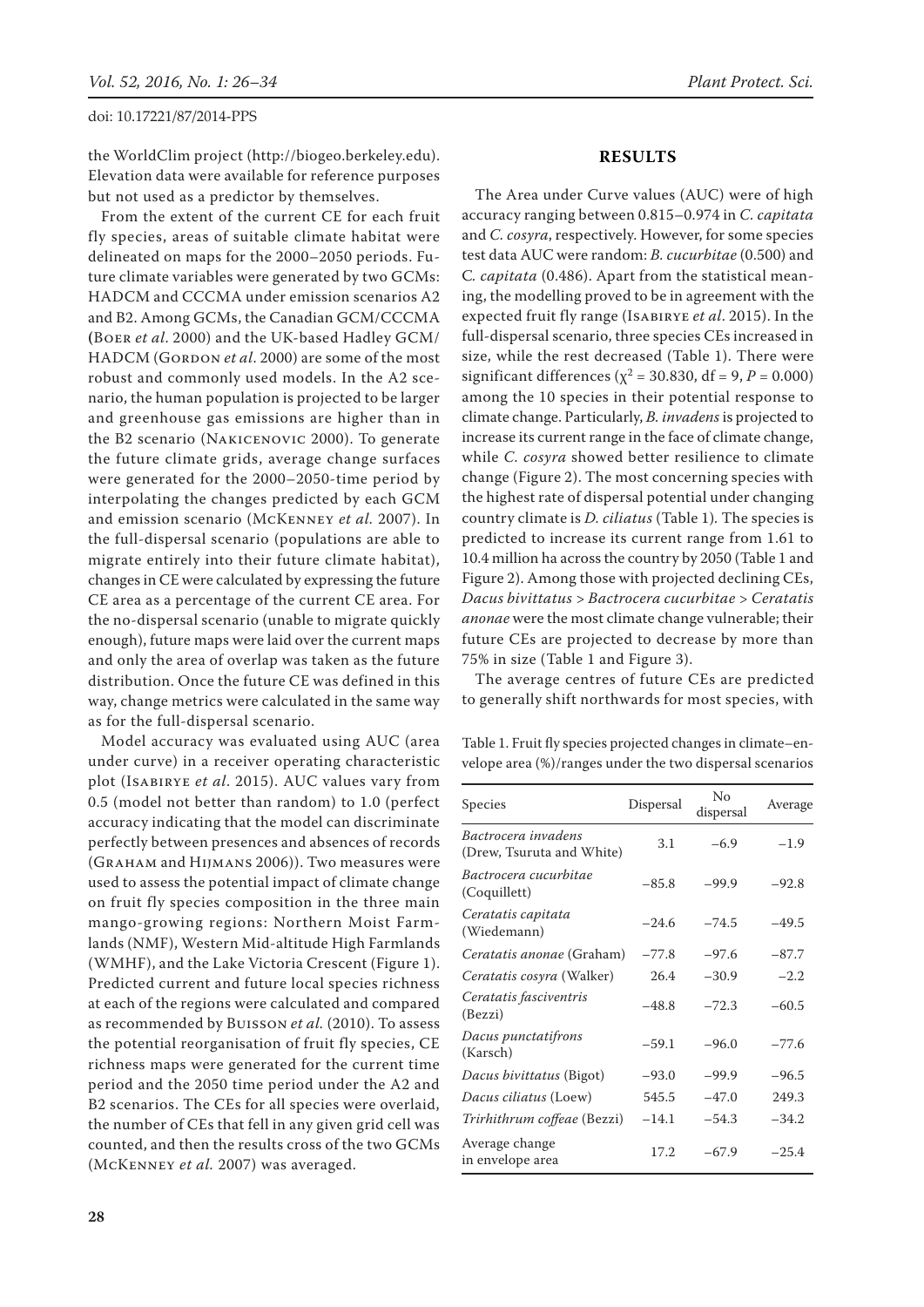some species registering drastic shifts (Figure 3). The highest future species richness and suitability was projected in the North-Western Wooded Savannah (NWS), Northern Moist Farmlands (NMF), Arua Farmlands (AF), and Western Mid-Altitude Farmlands (WMHF), and in the some parts of Central Buruli Farmlands (CBF). These zones are predicted to offer the future ecological niches of *C. anonae, D. bivittatus, B. cucurbitae*, and *D. punctatifrons*. The Karamoja region in northeastern Uganda will generally be unsuitable for the future distribution of most species, as it is currently (Figures 2 and 3).

In the no-dispersal scenario, species' future CEs will drastically decrease in size by the year 2050 (Table 1). In this mode, too, the differences among species vulnerability to future climate change were significant ( $\chi^2$  = 31.038, df = 9, *P* = 0.000). The most climate change vulnerable species are *B. cucurbitae* = *D. bivittatus* > *C. anonae* > *D. punctatifrons*, while the least affected were *B. invadens* > *D. ciliatus* and *T. coffeae* (Table 1). *D. bivittatus*, *B. cucurbitae*, and *C. anonae* under the no-dispersal scenario were only likely to retain marginal niches in WMAF, but the latter two are also predicted to retain isolated patches in the NMFs and Usuk Sandy Loams (USL) zones. In contrast, *D. punctatifrons'* distribution will be marginally possible in the NMF and NWS zones.

Generally, the results predicted fruit fly species range decline due to the anticipated climate changes during the 2050 future period (Table 1). However,

there were significant differences in response ( $\chi^2$  = 30.97,  $df = 9$ ,  $P = 0.000$ ) among the 10 species, with only one species (*D. ciliatus*) showing higher potential for resilience to the projected climate change (Table 1). *B. invadens* and *C. cosyra* also showed negligible decline in their proportional areas in the intermediate dispersal option (average of both dispersal scenarios) (Table 2). Under this option, results showed that the species most at risk were *D. bivittatus* > *B. cucurbitae* > *C. anonae* > *D. punctatifrons,*  all with approximate loss of over 75% over the 2050 future period (Table 1). Southern and western Uganda will not likely be attractive to most fruit flies.

The 10 species were predicted to show considerable changes in area of occupancy, with habitat losses higher under the B2 (30.56  $\pm$  22.6%) but not significantly different ( $P > 0.653$ ) with A2 (16.38  $\pm$  21.8%) emission scenarios (Figure 4A). *D. ciliatus* registered increased habitat size fairly even in both scenarios, while *C. cosyra* showed reduced and increased habitats under A2 and B2 scenarios, respectively (Figure 4). Species most at risk under the A2 scenario were *B. cucurbitae > D. bivittatus* > *C. anonae* > *D. punctatifrons*, while in B2, followed the order *C. anonae > B. cucurbitae > D. bivittatus* > *C. fasciventris* over the 2050 future period (Figure 4A). Emission scenarios and dispersal options jointly explained significant variability in habitat changes ( $F = 3.102$ , df = 3, 76,  $R^2 = 10.9\%$ ,  $P = 0.032$ ).

The two climate-change models were qualitatively consistent in predicting distribution effects and future

| Model            | <b>WMHF</b>    |              | <b>LVC</b> |                 | <b>NMF</b> |                 |
|------------------|----------------|--------------|------------|-----------------|------------|-----------------|
|                  | richness       | turnover (%) | richness   | turnover $(\%)$ | richness   | turnover $(\%)$ |
| <b>Dispersal</b> |                |              |            |                 |            |                 |
| CCMA-A           | 4              | 60           | 3          | 70              | 8          | 20              |
| CCMA-B           | 4              | 60           | 3          | 70              | 8          | 20              |
| HAD-A            | 6              | 40           | 6          | 40              | 10         | $\mathbf{0}$    |
| HAD-B            | 4              | 60           | 3          | 70              | 9          | 10              |
| Mean             | 4.5            | 55           | 3.8        | 62.5            | 8.8        | 12.5            |
| No dispersal     |                |              |            |                 |            |                 |
| CCMA-A           | 4              | 60           | 3          | 70              | 5          | 50              |
| CCMA-B           | $\overline{4}$ | 60           | 3          | 70              | 5          | 50              |
| HAD-A            | 6              | 40           | 6          | 40              | 7          | 30              |
| HAD-B            | 3              | 70           | 2          | 80              | 5          | 50              |
| Mean             | 4.3            | 57.5         | 3.5        | 65.0            | 5.5        | 45.0            |

Table 2. Predicted species richness and turnover under the four models and two dispersal scenarios in the three main mango-growing regions under

WMHF – Western Moist High Farmlands; LVC – Lake Victoria Crescent; NMF – Northern Moist Farmland; scenario A depicts increased while B reduced future carbon levels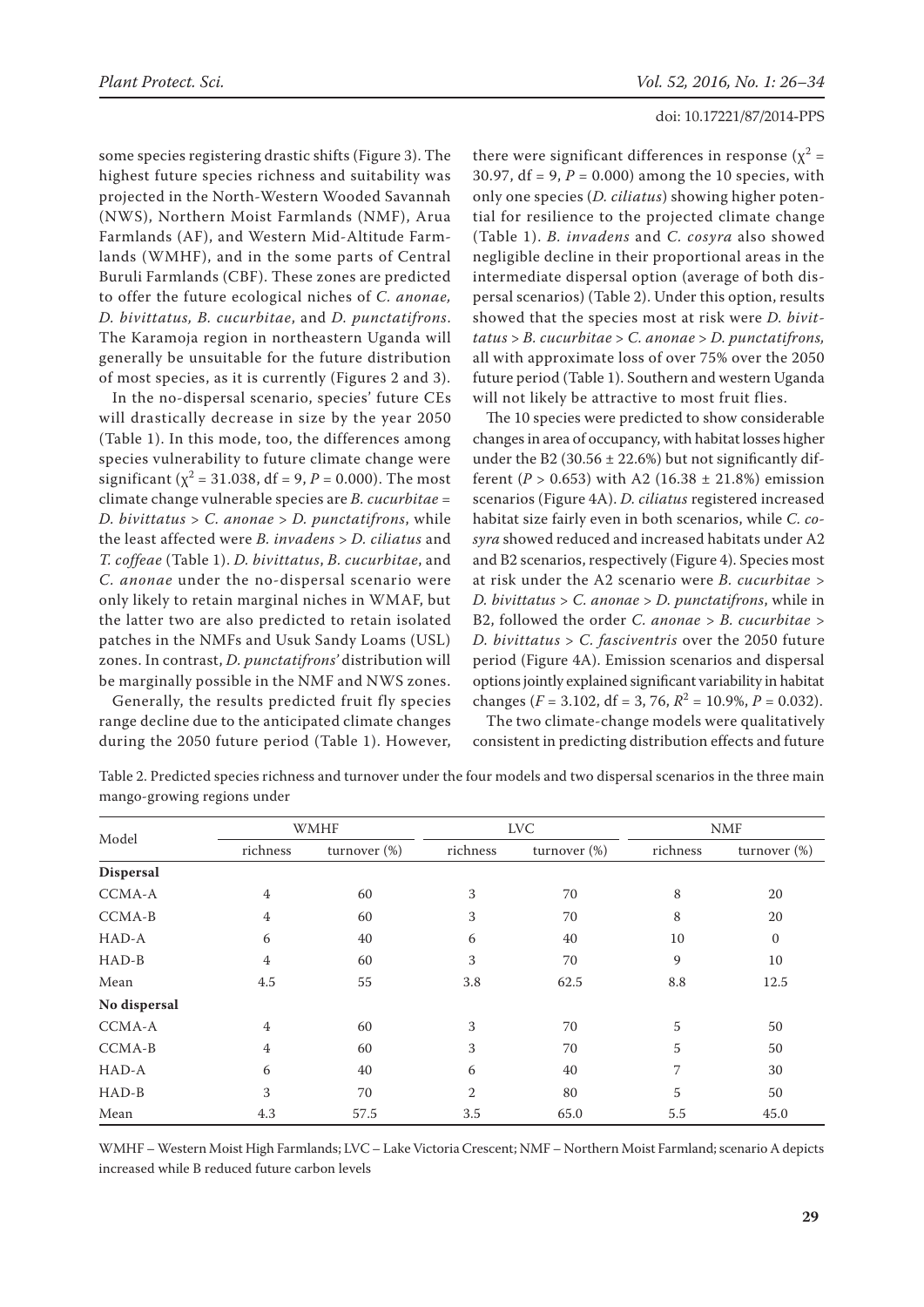

Figure 2. Change in the size of climate envelopes predicted by four climate-change models for the three fruit species with gains from a 1950-2000 baseline to the Figure 2. Change in the size of climate envelopes predicted by four climate-change models for the three fruit species with gains from a 1950–2000 baseline to the 2050 future period for the dispersal scenario in which species move entirely into future climatic niches 2050 future period for the dispersal scenario in which species move entirely into future climatic niches

doi: 10.17221/87/2014-PPS

**30**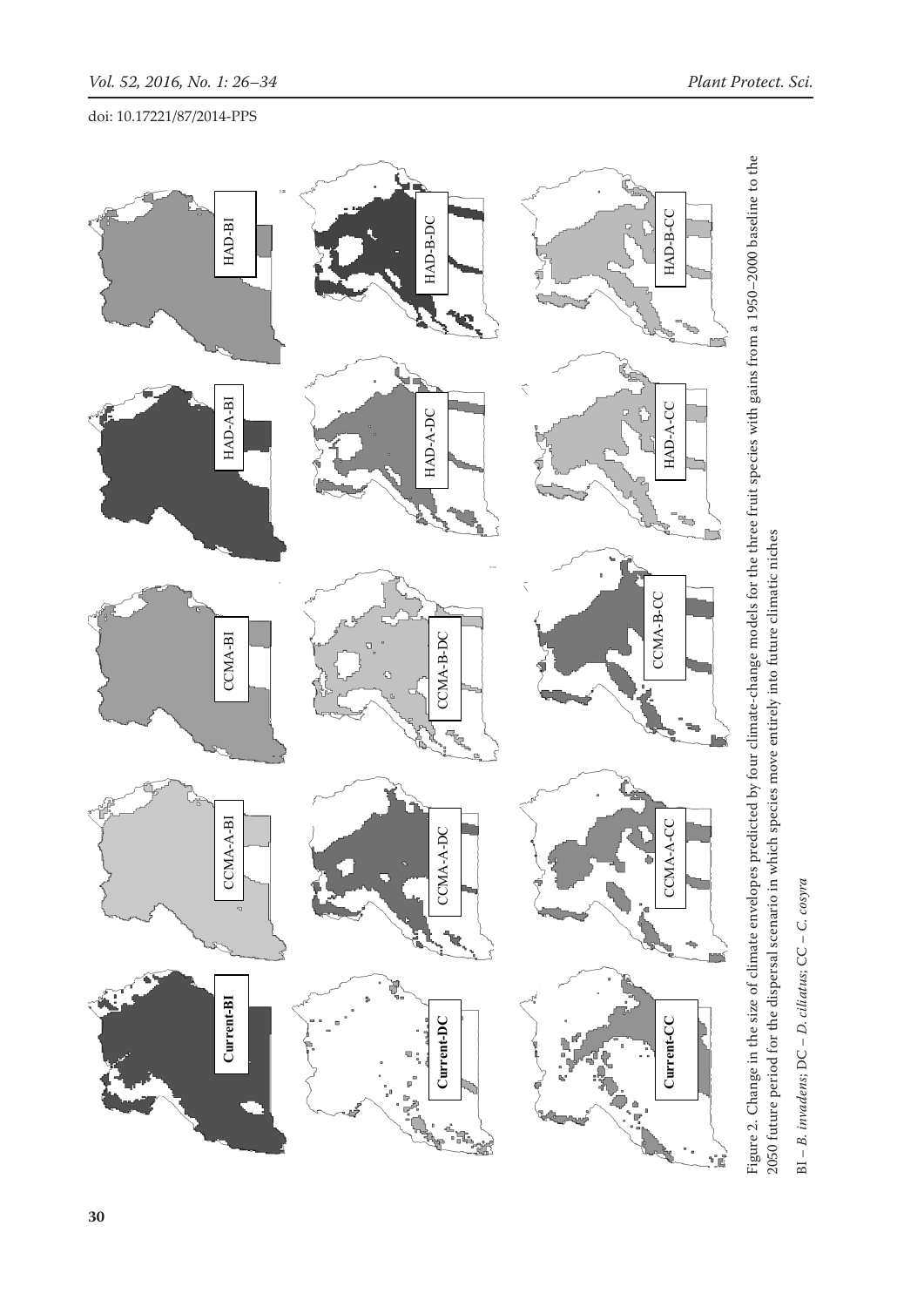

# Figure 3: Change in the size of climate envelopes predicted by four climate-change models for the three fruit species with losses from a 1950-2000 baseline to the Figure 3: Change in the size of climate envelopes predicted by four climate-change models for the three fruit species with losses from a 1950–2000 baseline to the 2050 future period for the dispersal scenario in which species move entirely into future climatic niches 2050 future period for the dispersal scenario in which species move entirely into future climatic niches  $DB - D$ . bivittatus;  $BC - B$ . cucurbitae;  $CA - C$ . anonae DB – *D. bivittatus*; BC – *B. cucurbitae*; CA – *C. anonae*

**31**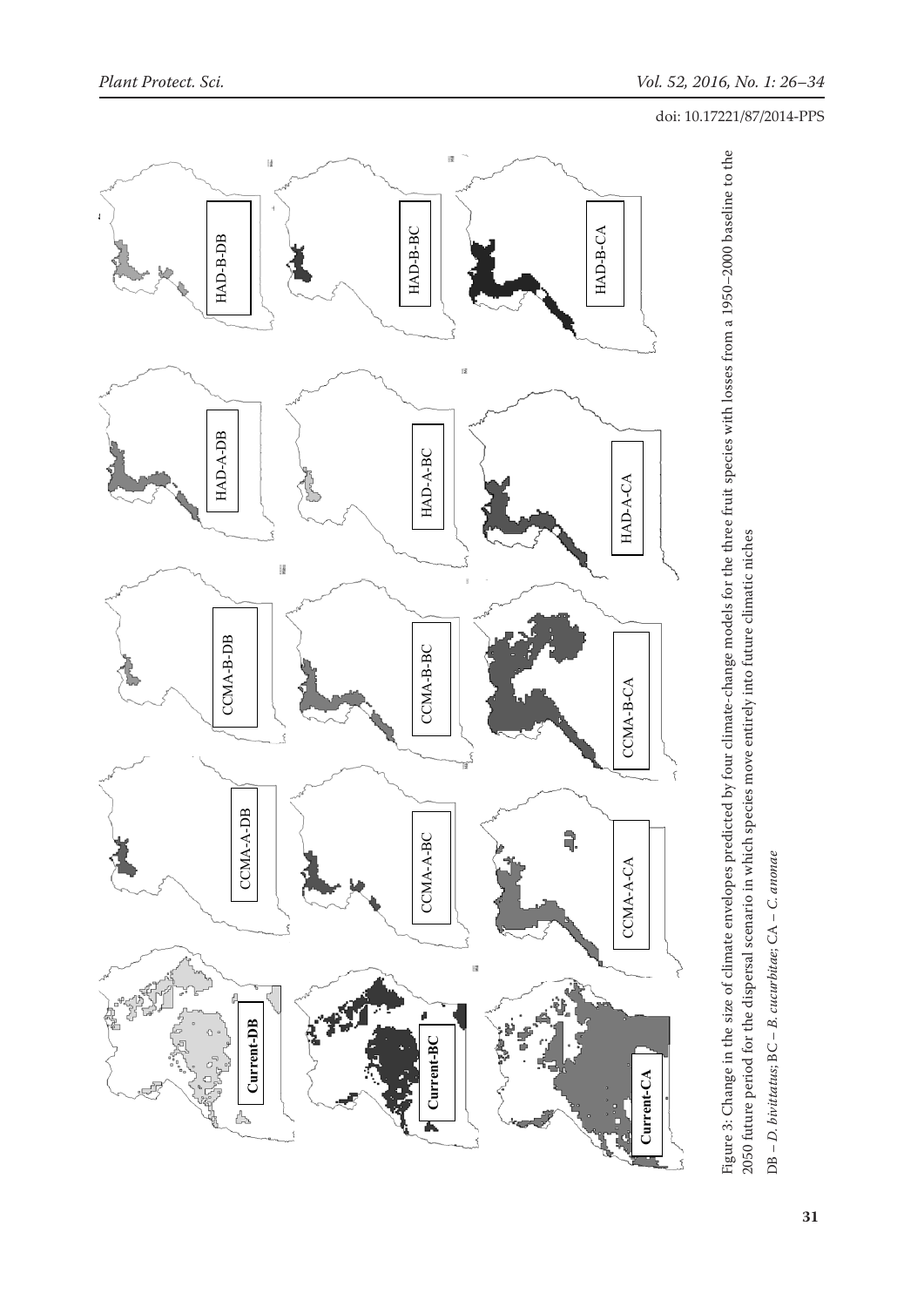

Figure 4. Proportional changes in habitat size of predictions under the two carbon dioxide emission scenarios for the 10 fruit fly species (**A**) and box plots for carbon dioxide scenarios (**B**) from a 1950–2000 baseline to the 2050 future period. Box plots show median, mean,  $25<sup>th</sup>$  and  $75<sup>th</sup>$  percentiles, and  $10<sup>th</sup>$  and  $90<sup>th</sup>$  percentiles

B. cu. – *B. cucurbitae*; BI – *B. invadens*; C. ano. – *C. anonae*; D. bi. – *D. bivittatus*; C. fa*. –* C*. fasciventris*; D. ci. – *D. ciliatus*; T. co*. – T. coffeae;* D. pu. – *D. punctatifrons;* C. co*. – C. cosyra;* C. ca. – *C. capitata*

range shifts on fruit fly species. However, CCCMA consistently predicted more extreme changes in size than the HADCM. However, among the species, there were significant differences in the two model predictions for future changes ( $F = 3.174$ , df = 19, 60,  $R^2 =$ 50.1%,  $P = 0.000$ ). The highest differences in change magnitude were noted among *C. capitata*, *C. fasciventris*, and *T. coffeae*, with all being consistently more with CCCMA. The only model contradiction in occupancy prediction direction was in *C. cosyra*-CCMA predicted declines, while HADCM the inverse.

Species richness was predicted to generally decrease from the current 10 species by 2050, but the decrease significantly differed across the three zones ( $\chi^2$  = 11.7,  $df = 2, P = 0.003$ . The highest decrease was predicted in WMHF, while the least was in the NMF under dispersal mode, while a similar trend was predicted for the non-dispersal mode: WMHF > LVC > NMF (Table 2). Indeed, dispersal modes differed significantly  $(V = 21.000, df = 1, P = 0.034)$ , with the full-dispersal predicting higher mean richness  $(5.7 \pm 2)$  compared to no dispersal mode  $(4.4 \pm 1)$ . Among the models the order of predicted species decline was: HAD-B > CCMA-A = CCMA-B > HAD-A (Table 2).

Similarly, species turnover across the three zones showed declines in species composition, and the difference among zones was significant ( $\chi^2$  = 11.34, df = 2,  $P = 0.003$ ) (Table 2). Post-hoc analysis showed that

the no dispersal mode (55.83  $\pm$  4.3%). Among the models the predicted order of species turnover followed exactly the same order as that under species richness: HAD-B > CCMA-A = CCMA-B > HAD-A (Table 2). Occupancy in the LVC, WMHF, and the greater southern Uganda is predicted as unlikely, as the sites showed poor potential future colonisation by most species, contrary to NMF assemblages. **DISCUSSION** Generally, the results predicted declining CE sizes in the future climates, which is in agreement with

other studies that have predicted range shifts among tephritid fruit flies with climate change (FAO 2008). The three species most at risk (*Dacus bivittatus > Bactrocera cucurbitae > Ceratatis anonae*) have relatively narrow CE parameter ranges, and very specific climatic requirements that could limit their future adaption (McKenney *et al.* 2007). This specificity

the LVC (63.75  $\pm$  5.3%) had higher potential turnover than WMHF (56.25  $\pm$  3.8%) and LVC (28.75  $\pm$ 6.9%), the former two were not significantly different. Turnover under the two dispersal modes differed significantly ( $\chi^2$  = 0.000, df = 1, *P* = 0.031), but conversely to the species richness. The full-dispersal predicted less mean turnover  $(43.33 \pm 7.3%)$  than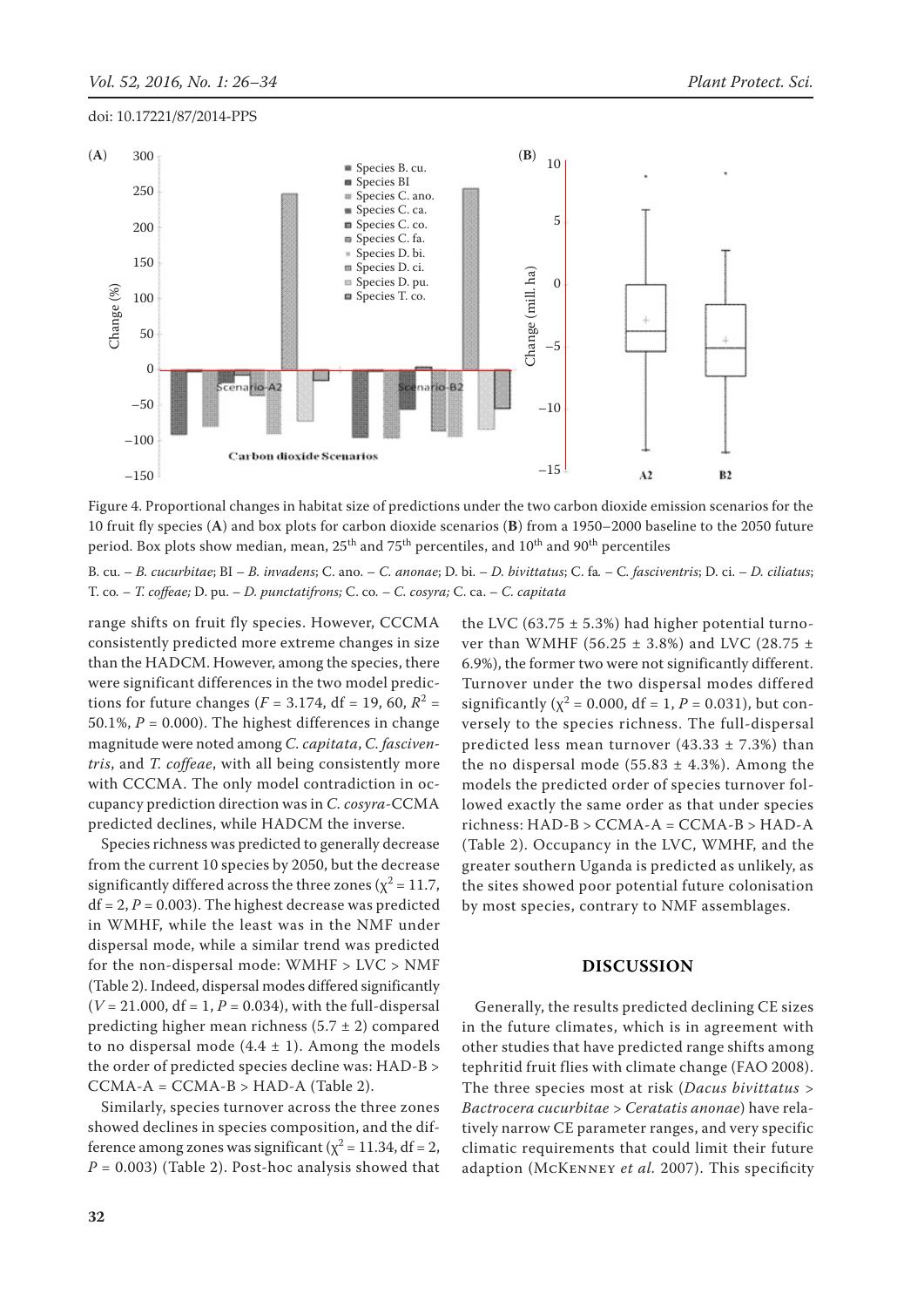in CE sizes of the three species suggests that their future distribution will be hampered critically by climate variability, particularly their temperature ranges that are rarely found under the 2050 future climate scenarios. This is the converse for *B. invadens* and *C. cosyra.* 

The Ethiopian fruit fly (*D. ciliatus*) projected range increase of up to 250% of the current areas is probably due to the fact that it is known to prefer drier conditions characteristic of Ethiopia, hence projected warming trends should be suitable. Under the A2 emissions scenario, predicted CEs were smaller and more northerly than CEs predicted under the B2 scenario, as also reported by McKenney *et al.* (2007). In the A2 scenario, the human population is larger and greenhouse gas emissions are higher than in the B2 scenario (Nakicenovic 2000). The species, whose range showed potential increases and shifts, demonstrated capacity to shift their distributions in response to future climate change, while those whose range declined may be incapable of such shifts. Because climate change will likely beat the response capacity of many fruit flies, tephritid vulnerability to climate change may even be more extensive than anticipated.

The assumptions of the dispersal hypothesis (Schloss *et al.* 2012) might have implications on the estimates of the percentages of species that will actually reach and colonise suitable habitats (SUTHER-LAND et al. 2000). Dispersal paths in invertebrates are generally limited by their small size, and this might inhibit their ability to keep pace with future climate change, making them more vulnerable to warming trends. However, it is likely that occasional colonists will keep up with the gradual changes. Because the models did not consider topography, rivers, roads, and other dispersal barriers, which may impede movement, it is possible that the dispersal option overestimates the percentage of fruit flies that will keep pace with climate change (McKenney *et al.* 2007). It therefore stands to reason that the study's dispersal mode predictions represent the upper limit of species' movement potential rather than a likely dispersal scenario. The relatively higher estimate of species vulnerability to climate change under the no dispersal, unlike the full dispersal scenario, is probably because the latter does not incorporate landscape permeability, which the former does (Schloss *et al.* 2012). This is particularly true where permeability is set to zero, as generally insects see a landscape as more permeable because they can be windblown.

The availability of appropriate hosts between some species' ranges and regions of future suitable climate will increase the percentage of species that are able to keep pace with climate change by offering oviposition options along the dispersal trajectories. Where more permeable landscapes with larval hosts and appropriate soil condition for pupae development do not occur, dispersal may be less successful due to the potential for decreased survival and reproduction in less suitable habitats. This offers an opportunity for the design of future management strategies. Managing alternative hosts for the migratory fruit fly species and incorporating species-specific habitat barriers along the dispersal routes would realistically curtail species migration to suitable climates.

While the results have higher levels of prediction confidence, the uncertainties in bioclimatic modelling could have caused over- or under-estimates in these results (Schloss *et al.* 2012). For example, false assumptions of climatic intolerance due to modelling only the realized niche, and therefore ignoring species interactions and other non climatic determinants of range boundaries, may increase the projected distance a species needs to travel to suitable climate and cause overestimates of the percentages of species unable to track climate change (Schloss *et al.* 2012). In addition, correlative models have inherent uncertainties associated with their inability to project the suitability of novel climates and to account for evolution. Future fruit fly range expansions may occur from other species populations that are already closer to regions of future suitable climate or from other pest species that were not considered in this study. Incorporating fruit, vegetation, and soil (aridity index) as predictor variables might result in more interesting results. For instance, when future distribution of the three most vulnerable species in this study were assessed using temperature, rainfall, and aridity index (Precipitation over Potential Evaporation, P/PE), they all showed extinction.

The observed higher percentage (90%) of species unable to reach suitable climates may be the result of lower latitudinal gradients in climate in Uganda and/or higher sensitivity to climatic changes due to narrower climatic niches of the fruit fly species. Indeed, with the exception of *D. ciliatus*, the majorities of the species in this study are least likely to survive effects of climate change and will most probably experience climate-change-induced reductions in suitable habitats. Among those likely to be curtailed by climate change, Cucurbit feeders (*Dacus bivittatus*